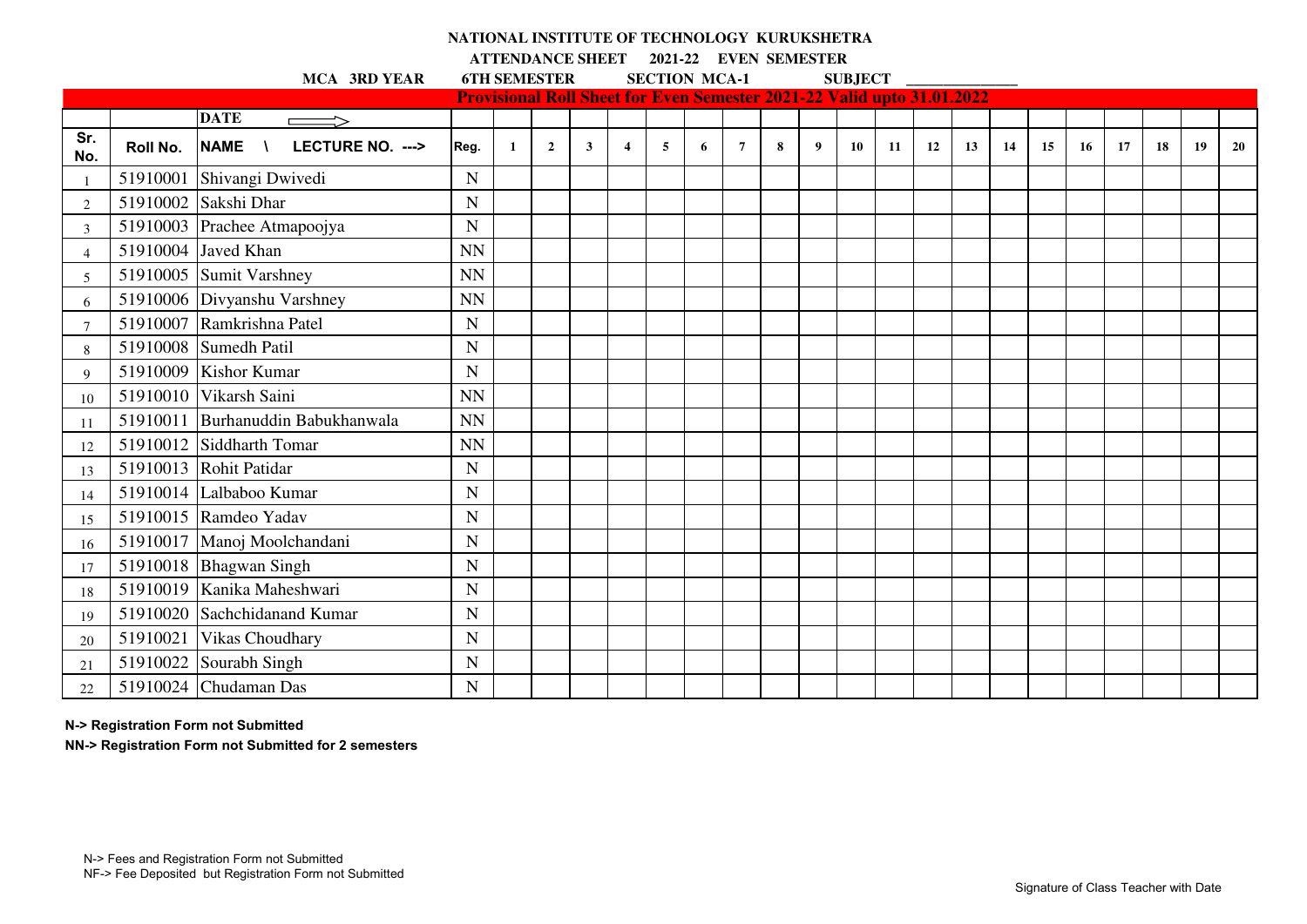## **NATIONAL INSTITUTE OF TECHNOLOGY KURUKSHETRA**

**ATTENDANCE SHEET 2021-22 EVEN SEMESTER** 

**MCA 3RD YEAR 6TH SEMESTER SECTION MCA-2 SUBJECT** 

|                 |                    |                                               |             |   |                |              |                |   |   |                |   |                  |           | <b>Provisional Roll Sheet for Even Semester 2021-22 Valid upto 31.01.2022</b> |    |    |    |    |    |    |    |    |    |
|-----------------|--------------------|-----------------------------------------------|-------------|---|----------------|--------------|----------------|---|---|----------------|---|------------------|-----------|-------------------------------------------------------------------------------|----|----|----|----|----|----|----|----|----|
|                 |                    | <b>DATE</b><br><b>Contract Contract</b>       |             |   |                |              |                |   |   |                |   |                  |           |                                                                               |    |    |    |    |    |    |    |    |    |
| Sr.<br>No.      | Roll No.           | <b>NAME</b><br>$\sqrt{ }$<br>LECTURE NO. ---> | Reg.        | 1 | $\overline{2}$ | $\mathbf{3}$ | $\overline{4}$ | 5 | 6 | $\overline{7}$ | 8 | $\boldsymbol{9}$ | <b>10</b> | 11                                                                            | 12 | 13 | 14 | 15 | 16 | 17 | 18 | 19 | 20 |
| -1              |                    | 51910026 Neeraj Joshi                         | <b>NN</b>   |   |                |              |                |   |   |                |   |                  |           |                                                                               |    |    |    |    |    |    |    |    |    |
| $\overline{2}$  |                    | 51910027 Nidhi Yadav                          | ${\bf N}$   |   |                |              |                |   |   |                |   |                  |           |                                                                               |    |    |    |    |    |    |    |    |    |
| 3               |                    | 51910028 Maneesh Geed                         | $\mathbf N$ |   |                |              |                |   |   |                |   |                  |           |                                                                               |    |    |    |    |    |    |    |    |    |
| $\overline{4}$  | 51910029 Ritu Raj  |                                               | $\mathbf N$ |   |                |              |                |   |   |                |   |                  |           |                                                                               |    |    |    |    |    |    |    |    |    |
| 5               |                    | 51910030 Nitin Kumar Gupta                    | ${\bf N}$   |   |                |              |                |   |   |                |   |                  |           |                                                                               |    |    |    |    |    |    |    |    |    |
| 6               |                    | 51910031 Shubham Maurya                       | $\mathbf N$ |   |                |              |                |   |   |                |   |                  |           |                                                                               |    |    |    |    |    |    |    |    |    |
| $7\phantom{.0}$ |                    | 51910032 Shefali Singhi                       | $\mathbf N$ |   |                |              |                |   |   |                |   |                  |           |                                                                               |    |    |    |    |    |    |    |    |    |
| 8               |                    | 51910033 Abhishek Bhoria                      | $\mathbf N$ |   |                |              |                |   |   |                |   |                  |           |                                                                               |    |    |    |    |    |    |    |    |    |
| 9               | 51910034 Shikha    |                                               | <b>NN</b>   |   |                |              |                |   |   |                |   |                  |           |                                                                               |    |    |    |    |    |    |    |    |    |
| 10              |                    | 51910035 Anvesa jaiswal                       | $\mathbf N$ |   |                |              |                |   |   |                |   |                  |           |                                                                               |    |    |    |    |    |    |    |    |    |
| 11              |                    | 51910036 Anil Kumar Bari                      | $\mathbf N$ |   |                |              |                |   |   |                |   |                  |           |                                                                               |    |    |    |    |    |    |    |    |    |
| 12              |                    | 51910037 Aryan Agrahari                       | $\mathbf N$ |   |                |              |                |   |   |                |   |                  |           |                                                                               |    |    |    |    |    |    |    |    |    |
| 13              |                    | 51910038 Sandhya Verma                        | ${\bf N}$   |   |                |              |                |   |   |                |   |                  |           |                                                                               |    |    |    |    |    |    |    |    |    |
| 14              |                    | 51910039 Sanjay Kumar                         | ${\bf N}$   |   |                |              |                |   |   |                |   |                  |           |                                                                               |    |    |    |    |    |    |    |    |    |
| 15              |                    | 51910040 Rekha Kumari                         | $\mathbf N$ |   |                |              |                |   |   |                |   |                  |           |                                                                               |    |    |    |    |    |    |    |    |    |
| 16              |                    | 51910041 Rupam Dixit                          | $\mathbf N$ |   |                |              |                |   |   |                |   |                  |           |                                                                               |    |    |    |    |    |    |    |    |    |
| 17              |                    | 51910042 Badal Pradhan                        | ${\bf N}$   |   |                |              |                |   |   |                |   |                  |           |                                                                               |    |    |    |    |    |    |    |    |    |
| 18              |                    | 51910043 Samarth Nigam                        | $\mathbf N$ |   |                |              |                |   |   |                |   |                  |           |                                                                               |    |    |    |    |    |    |    |    |    |
| 19              |                    | 51910044 Amanpreet Singh                      | $\mathbf N$ |   |                |              |                |   |   |                |   |                  |           |                                                                               |    |    |    |    |    |    |    |    |    |
| 20              |                    | 51910045 Dharmveer Kumar                      | <b>NN</b>   |   |                |              |                |   |   |                |   |                  |           |                                                                               |    |    |    |    |    |    |    |    |    |
| 21              |                    | 51910046   Manoj Kumar                        | $\mathbf N$ |   |                |              |                |   |   |                |   |                  |           |                                                                               |    |    |    |    |    |    |    |    |    |
| 22              |                    | 51910047 Shubham Tanwar                       | <b>NN</b>   |   |                |              |                |   |   |                |   |                  |           |                                                                               |    |    |    |    |    |    |    |    |    |
| 23              | 51910048 Rajkishor |                                               | ${\bf N}$   |   |                |              |                |   |   |                |   |                  |           |                                                                               |    |    |    |    |    |    |    |    |    |
| 24              |                    | 51910049 Tanuja Kumari                        | ${\bf N}$   |   |                |              |                |   |   |                |   |                  |           |                                                                               |    |    |    |    |    |    |    |    |    |

**N-> Registration Form not Submitted**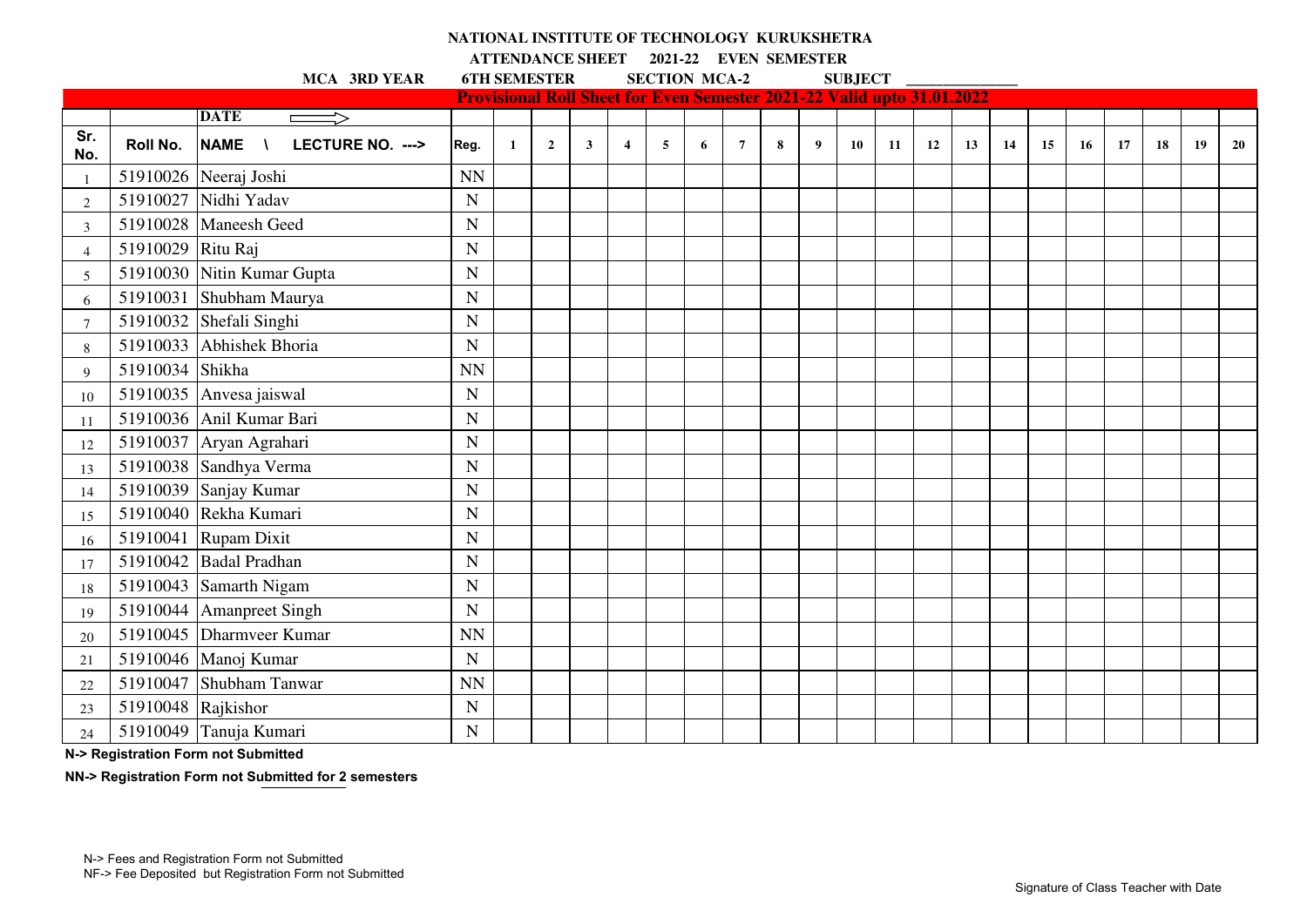## **NATIONAL INSTITUTE OF TECHNOLOGY KURUKSHETRA ATTENDANCE SHEET 2021-22 EVEN SEMESTER**

|                 |                  | MCA 3RD YEAR                     | <b>6TH SEMESTER</b> |              |                |   |                                                                               | <b>SECTION MCA-3</b> |   |                |   |                  | <b>SUBJECT</b> |    |    |    |    |    |    |    |           |    |    |
|-----------------|------------------|----------------------------------|---------------------|--------------|----------------|---|-------------------------------------------------------------------------------|----------------------|---|----------------|---|------------------|----------------|----|----|----|----|----|----|----|-----------|----|----|
|                 |                  |                                  |                     |              |                |   | <b>Provisional Roll Sheet for Even Semester 2021-22 Valid upto 31.01.2022</b> |                      |   |                |   |                  |                |    |    |    |    |    |    |    |           |    |    |
|                 |                  | <b>DATE</b><br>$\Longrightarrow$ |                     |              |                |   |                                                                               |                      |   |                |   |                  |                |    |    |    |    |    |    |    |           |    |    |
| Sr.<br>No.      | Roll No.         | NAME \<br>LECTURE NO. --->       | Reg.                | $\mathbf{1}$ | $\overline{2}$ | 3 | $\overline{\mathbf{4}}$                                                       | 5                    | 6 | $\overline{7}$ | 8 | $\boldsymbol{9}$ | 10             | 11 | 12 | 13 | 14 | 15 | 16 | 17 | <b>18</b> | 19 | 20 |
|                 | 51910051 Anamika |                                  | $\mathbf N$         |              |                |   |                                                                               |                      |   |                |   |                  |                |    |    |    |    |    |    |    |           |    |    |
| $\overline{2}$  |                  | 51910052 Mohd. Shahnawaz Alam    | $\mathbf N$         |              |                |   |                                                                               |                      |   |                |   |                  |                |    |    |    |    |    |    |    |           |    |    |
| 3               |                  | 51910054 Anupam Kumar Thakur     | <b>NN</b>           |              |                |   |                                                                               |                      |   |                |   |                  |                |    |    |    |    |    |    |    |           |    |    |
| $\overline{4}$  |                  | 51910055 Saurabh Singh           | N                   |              |                |   |                                                                               |                      |   |                |   |                  |                |    |    |    |    |    |    |    |           |    |    |
| 5               |                  | 51910056 Brijesh Kumar Singh     | N                   |              |                |   |                                                                               |                      |   |                |   |                  |                |    |    |    |    |    |    |    |           |    |    |
| 6               |                  | 51910057 Kshitij Pandey          | $\mathbf N$         |              |                |   |                                                                               |                      |   |                |   |                  |                |    |    |    |    |    |    |    |           |    |    |
| $7\phantom{.0}$ |                  | 51910058 Anmol Kumar Sharma      | $\mathbf N$         |              |                |   |                                                                               |                      |   |                |   |                  |                |    |    |    |    |    |    |    |           |    |    |
| 8               |                  | 51910059 Amrita Gupta            | $\mathbf N$         |              |                |   |                                                                               |                      |   |                |   |                  |                |    |    |    |    |    |    |    |           |    |    |
| 9               |                  | 51910060 Shubhangi Tiwari        | $\mathbf N$         |              |                |   |                                                                               |                      |   |                |   |                  |                |    |    |    |    |    |    |    |           |    |    |
| 10              |                  | 51910061 Suraj Pratap Shubham    | $\mathbf N$         |              |                |   |                                                                               |                      |   |                |   |                  |                |    |    |    |    |    |    |    |           |    |    |
| -11             |                  | 51910062 Shubham Mishra          | <b>NN</b>           |              |                |   |                                                                               |                      |   |                |   |                  |                |    |    |    |    |    |    |    |           |    |    |
| 12              |                  | 51910063 Bipin Singh             | $\mathbf N$         |              |                |   |                                                                               |                      |   |                |   |                  |                |    |    |    |    |    |    |    |           |    |    |
| 13              |                  | 51910064 Ravishankar Yadav       | $\overline{N}$      |              |                |   |                                                                               |                      |   |                |   |                  |                |    |    |    |    |    |    |    |           |    |    |
| 14              |                  | 51910065 Ambuj Kesarvani         | $\mathbf N$         |              |                |   |                                                                               |                      |   |                |   |                  |                |    |    |    |    |    |    |    |           |    |    |
| 15              |                  | 51910066 Rahul Mewal             | $\mathbf N$         |              |                |   |                                                                               |                      |   |                |   |                  |                |    |    |    |    |    |    |    |           |    |    |
| 16              | 51910067 Rohit   |                                  | $\mathbf N$         |              |                |   |                                                                               |                      |   |                |   |                  |                |    |    |    |    |    |    |    |           |    |    |
| 17              |                  | 51910068 Suraj Singh             | <b>NN</b>           |              |                |   |                                                                               |                      |   |                |   |                  |                |    |    |    |    |    |    |    |           |    |    |
| 18              |                  | 51910069 Neha Devi               | $\mathbf N$         |              |                |   |                                                                               |                      |   |                |   |                  |                |    |    |    |    |    |    |    |           |    |    |
| 19              |                  | 51910070 Baba Patra              | $\mathbf N$         |              |                |   |                                                                               |                      |   |                |   |                  |                |    |    |    |    |    |    |    |           |    |    |
| 20              |                  | 51910071 Mayank Kumar Singh      | <b>NN</b>           |              |                |   |                                                                               |                      |   |                |   |                  |                |    |    |    |    |    |    |    |           |    |    |
| 21              |                  | $51910072$ Shashank Jha          | <b>NN</b>           |              |                |   |                                                                               |                      |   |                |   |                  |                |    |    |    |    |    |    |    |           |    |    |
| 22              | 51910073         | Vaishali Narula                  | ${\bf N}$           |              |                |   |                                                                               |                      |   |                |   |                  |                |    |    |    |    |    |    |    |           |    |    |
| 23              |                  | 51910074 Murari Choudhary        | $\mathbf N$         |              |                |   |                                                                               |                      |   |                |   |                  |                |    |    |    |    |    |    |    |           |    |    |

**N-> Registration Form not Submitted**